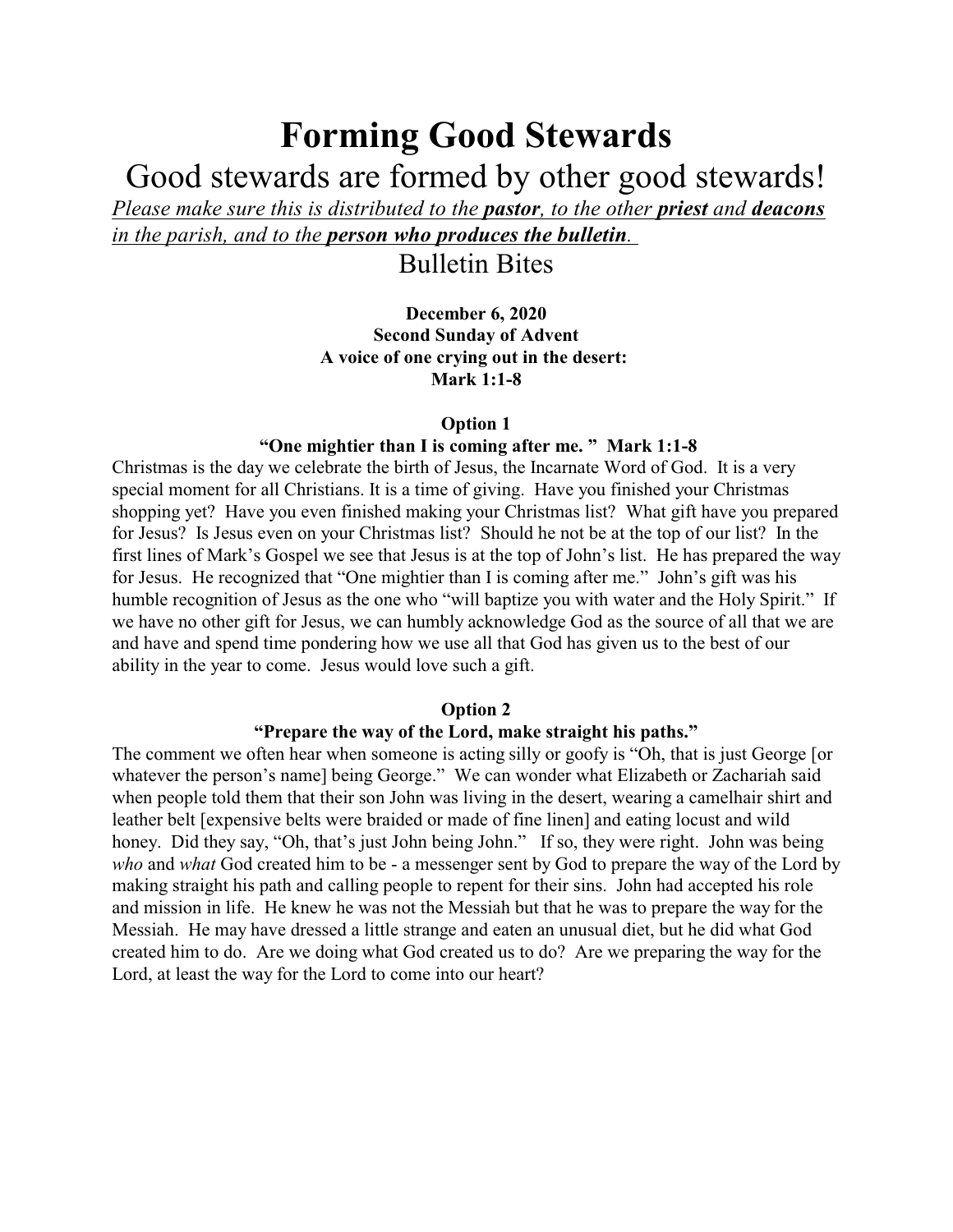## **December 13, 2020 Third Sunday of Advent Gospel Jn 1:6-8, 19-28**

#### **Option 1**

# **"I am the voice of one crying out in the desert, make straight the way of the Lord"**

Today we hear the story of the Baptism of Jesus from the beginning of St. John's Gospel. John adds the information that "This happened in Bethany across from the Jordan where John was baptizing." This situates the event on the east side of the Jordan River, not far from Herod's castle/fortress at Machaerus, where John would soon be beheaded. John the Baptist did not urge people to challenge the authority of leaders of the Jews or call for the overthrow of the civil government, or an armed revolt. He called upon people to change their own hearts and to live according to God's Commandment to love God and our neighbor as our self. This is how we "make straight the way of the Lord" to enter our hearts. For many this involves radical change. It involves a humble admission that *What We Are is God's Gift to Us; What We Become is Our Gift to God.* Are you still struggling with a gift for Jesus. Here it is: "Make straight the way of the Lord" to enter your heart by a humble admission of who God is in our lives.

#### **Option 2**

**"The one who is coming after me, whose sandal strap I am not worthy to untie."** Many children have a visit from "Santa" at a family gathering just before Christmas. Typically, Santa sounds like and resembles one of the male elders of the family [who tries unsuccessfully to change his voice]. Small children are either excited or frightened. As they grow older they get suspicious and start to ask questions, "Why is Pappa never here when Santa comes?" and "Why is Santa wearing Pappa's glasses and watch?" It is a rite of passage when they finally "get it" and become responsible for keeping a treasured family secret. For the Jews in Jerusalem who sent priest and Levites to ask John *who* and *what* he was, the implications were much more serious than the identity of Santa. If John was the Messiah, or was proclaiming the imminent arrival of the Messiah, the influence and livelihoods of the priest and Levites could be at risk. They were concerned that God *had* become incarnate. Do we understand the implications of God incarnate? That is what we are preparing to celebrate on Christmas. Are we ready for that?

> **December 20, 2020 Fourth Sunday of Advent Luke 1:26-38**

> > **Option 1**

**"Behold, I am the handmaid of the Lord. May it be done to me according to your word. "**

If you add up all of the words spoken by Mary to the Angel at the Annunciation [30]; to Elizabeth at their meeting [122 in the Magnificat]; When she and Joseph find Jesus in the Temple[20]; and her comments to Jesus and instructions to the servants at the wedding feast at Cana [9], she speaks a total of 181 words in most English translations of Scripture. Mary was a woman of few words, at least according to the Gospels. From expressing her lack of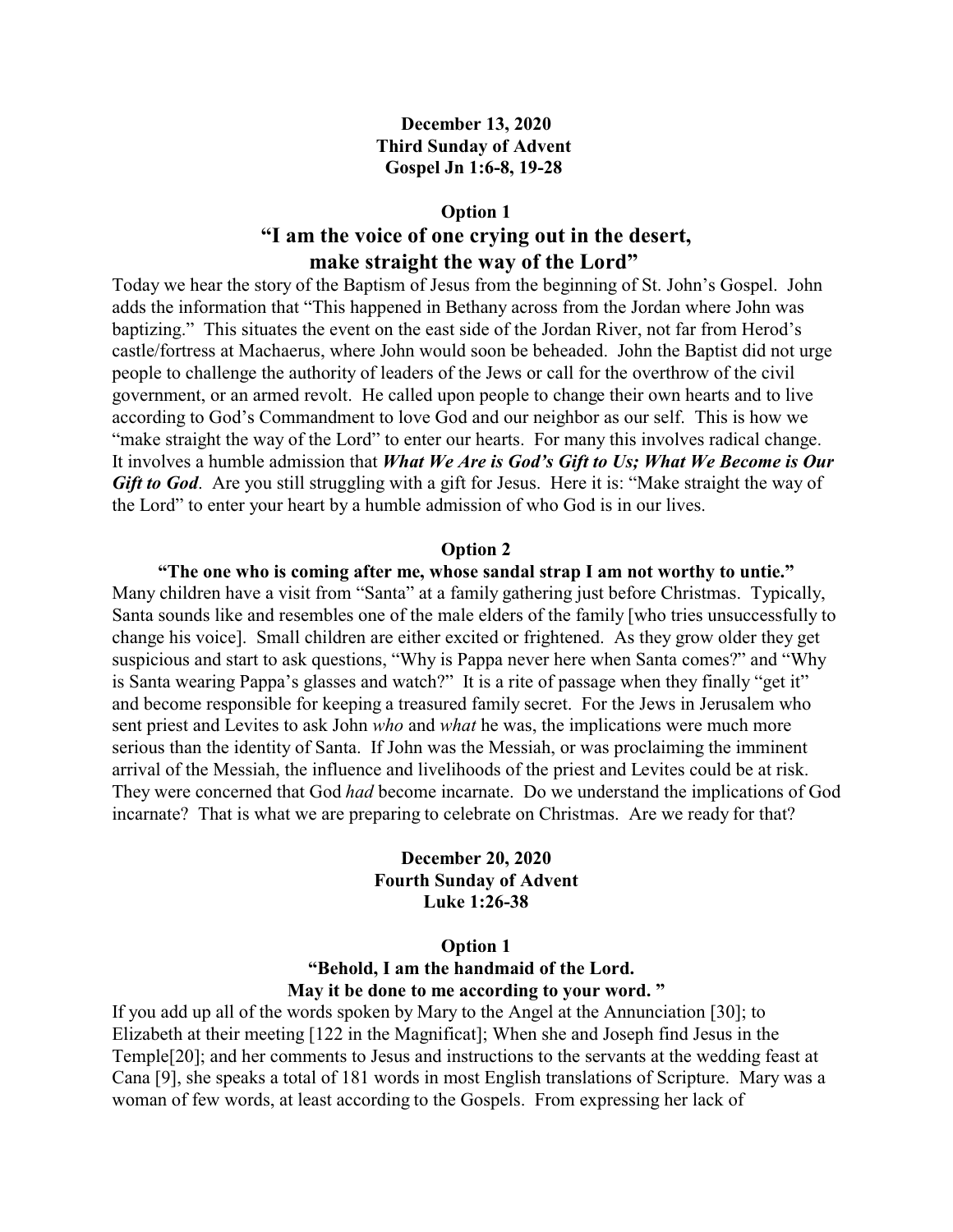understanding about how God would accomplish what the angel announced to her, to her simple, "May it be done unto me according to your word" and her awareness that "My *soul* proclaims the greatness of the Lord" to her final instructions to the servants at Cana, "Do whatever he tells you." Mary is both our Mother and our Model. As Christmas gets nearer we should all be growing stronger in our willingness to accept the challenges God has in store for us with a simple "May it be done unto me according to your word" so our *soul* will "proclaim the greatness of our Lord" and we will be ready, without hesitation to "Do whatever he tells you." Now, let us celebrate Christmas.

#### **Option 2**

## **Mary said, "Behold, I am the handmaid of the Lord. May it be done to me according to your word."**

On the Second Sunday of Advent we noted that "John [The Baptist] was just being John." He discerned God's will for him and he did it. Now we hear about "Mary just being Mary," a young teenager in a tiny hamlet on a craggy hilltop in the northern region of Galilee. Mary heard a message from God so amazing she wondered how it could happen. But she realized it was God's will for her and she consented. There were many details and consequences she could not know, but she said "Yes!" to be the human mother of God incarnate. That was "Mary just being Mary." That is all God asked of her and that is all God ask of us - to be all that God creates us to be. For us, just as for John and Mary, we begin by identifying, accepting and developing all of the unique talents, abilities and gifts God has given to each of us, and then using them to the best of our ability *for ourselves and for others*. Is that not the greatest gift we can give to Jesus when we celebrate his birth on Christmas? Is our present for Jesus ready?

# **December 25, 2017 Solemnity of Christmas The Word Became Flesh and Made His Dwelling Among Us! Gospel John 1:1-18**

#### **Option 1**

In the rush and clamor that has come to characterize the commercialization of Christmas the true meaning of what we are celebrating can easily get lost. From a week before Thanksgiving until sometime after the New Year there seems to be an excess of activity, confusion, decorating, spending [often of money we cannot afford], eating, drinking, and competitiveness. On the positive side many families gather to renew great traditions and indulge in feast of treasured family recipes; friends reunite; and we make new acquaintances. By the time the decorations are dismantled and stored away the whole process can seem like an endurance test that leaves us exhausted and bewildered, rather than rejuvenated and rejoicing, about the true meaning of Christmas for all of us who are baptized in the name of our Triune God, the awesome truth that:

*THE WORD BECAME FLESH AND MADE HIS DWELLING AMONG US!*

*HAVE A CHRIST FILLED CHRISTMAS!*